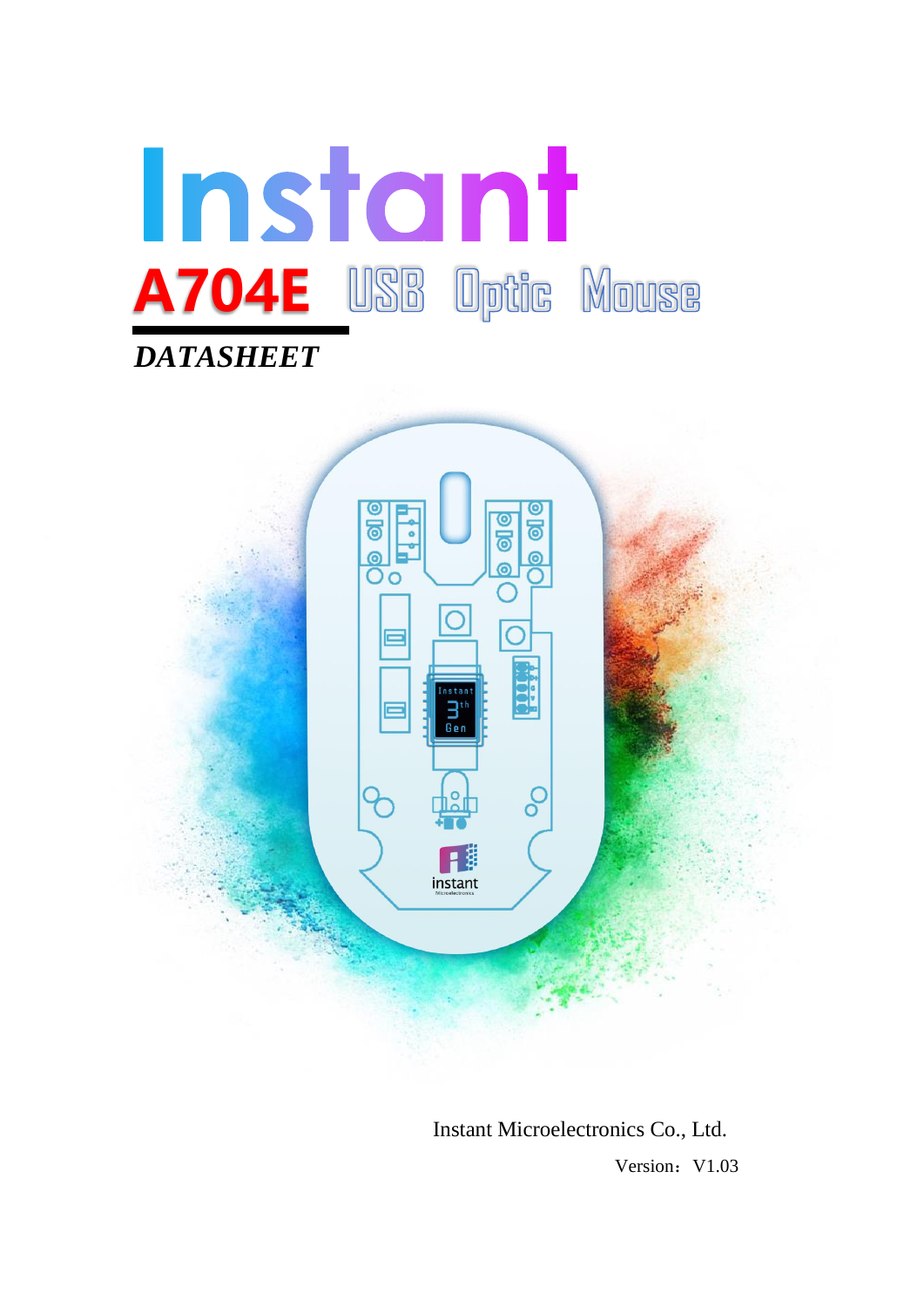# Table of contents

| 7.3 DC Electrical Characteristic (VDD = 5.0V, Temperature = $25^{\circ}$ C) 6 |
|-------------------------------------------------------------------------------|
| 7.4 AC Electrical Characteristic (VDD = 5.0V, Temperature = $25 °C$ )6        |
|                                                                               |
|                                                                               |
|                                                                               |
|                                                                               |
|                                                                               |
|                                                                               |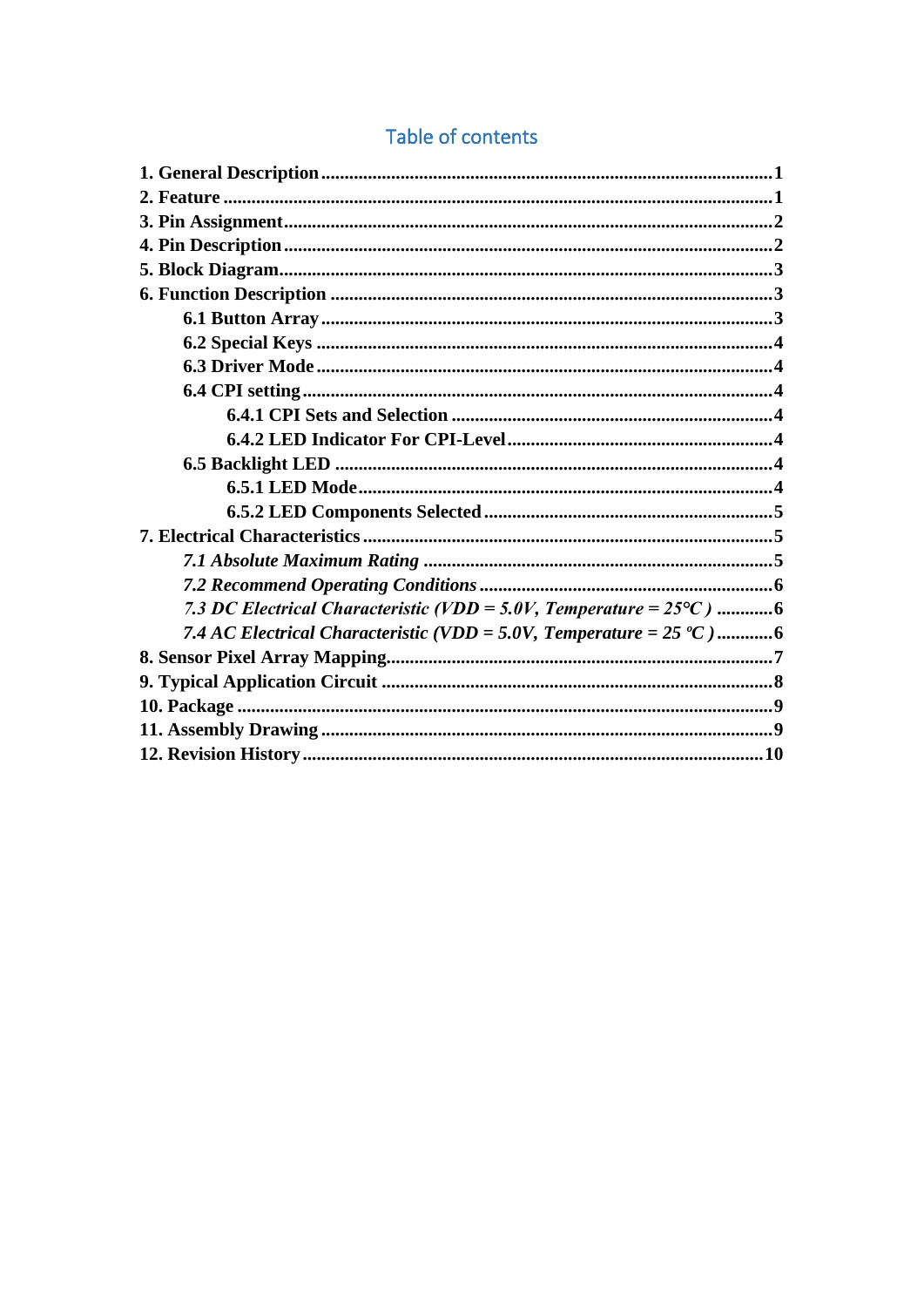

# <span id="page-2-0"></span>**1. General Description**

A704E is a high performance single chip CMOS process optical mouse sensor. This chip solution is used to implement a non-mechanical tracking engine for USB computer mouse.

A704E is based on algorithm which measures changes of sequential surface images and then determines the movement. It has the basic mouse function (L/M/R button, X/Y motion and Z axis wheel) and additional support for some advanced functions (with driver). A704E supports 4-level CPI resolution (800/1200/1600/2400).

A704E is in a 14-pin optical DIP package. It has a built-in LED driver and internal oscillator to minimize the external components.

### <span id="page-2-1"></span>**2. Feature**

- ⚫ Optical Navigation Technology,
- ⚫ Compliant with USB2.0 and USB HID Specification V1.1.
- ⚫ Support Winxp/Win2003/Win2008/Vista/Win7/Win8/Win10/Linux system, MAC OS, and Android system
- ⚫ 5V Power Supply, Internal crystal-less oscillator and on-chip LED Driver
- Supports L/M/R/B4/ B5 buttons and X/Y/Z three axis
- ⚫ Supports three additional multi-function keys: Boss, DB and Fire (see Section 6.2 for details)
- Supports 4-level resolution (800/1200/1600/2400), the default is 800
- Supports Single and Double CPI mode
- ⚫ Supports 4-level brightness of LED to indicate 4-level CPI
- ⚫ Supports 4-Color LED indicator to match with each CPI resolution
- ⚫ Backlight LED Mode (4-Color Breathing, Color-locked Breathing, MUTE) can be switched by combination button K4/K5+CPI/CPI-.
- ⚫ IDIP-14 package and RoHS Compliant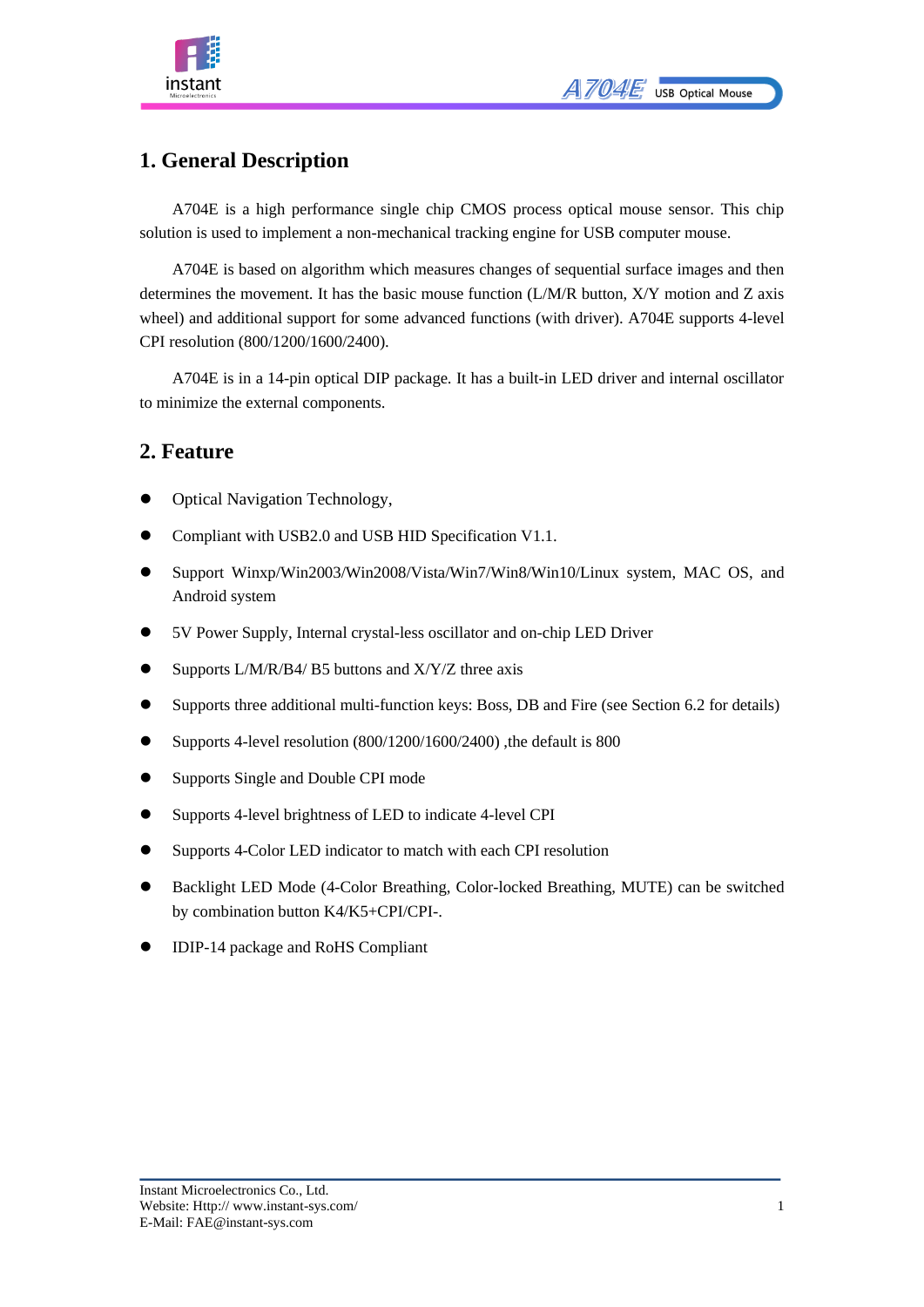

# <span id="page-3-0"></span>**3. Pin Assignment**



**Topview of Pinout**



Figure 1. Pinout

## <span id="page-3-1"></span>**4. Pin Description**

| Pin No.        | <b>Pin Name</b> | <b>Type</b>   | <b>Description</b>                                |
|----------------|-----------------|---------------|---------------------------------------------------|
|                | HB              | <b>OUT</b>    | Backlight LED output. Blue LED driver             |
| $\overline{2}$ | DP              | <b>IN/OUT</b> | $USB D+$                                          |
| 3              | DM              | <b>IN/OUT</b> | USB <sub>D</sub> -                                |
| $\overline{4}$ | R <sub>2</sub>  | IN            | Button array scan in, Single or double CPI select |
| 5              | R <sub>1</sub>  | IN            | Button array scan in                              |
| 6              | ZA              | IN            | Z axis in                                         |
| 7              | ZB.             | IN            | Z axis in                                         |
| 8              | R <sub>0</sub>  | IN            | Button array scan in                              |
| 9              | <b>LED</b>      | <b>OUT</b>    | LED open drain output                             |
| 10             | S1              | <b>OUT</b>    | Button array scan out                             |
| 11             | <b>GND</b>      | <b>GND</b>    | <b>GROUND</b>                                     |
| 12             | VDD5            | <b>POWER</b>  | Power 5y input                                    |
| 13             | <b>HR</b>       | <b>OUT</b>    | Backlight LED output. Red LED driver              |
| 14             | S <sub>2</sub>  | <b>OUT</b>    | Button array scan out                             |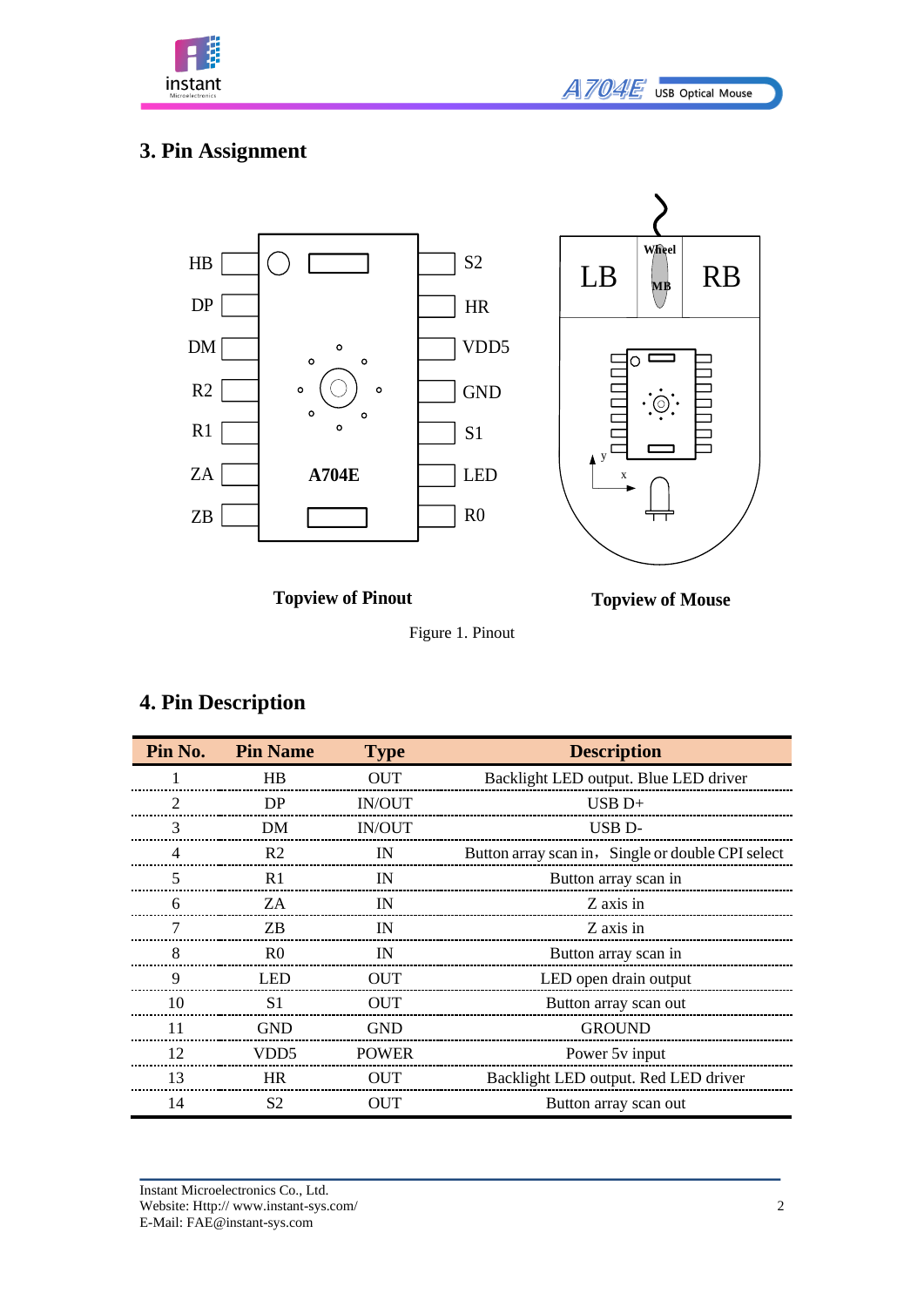



# <span id="page-4-0"></span>**5. Block Diagram**



Figure 2. Block Diagram

### <span id="page-4-1"></span>**6. Function Description**

#### <span id="page-4-2"></span>**6.1** B**utton Array**

The location of the keys in the array:

|  | 「アー |
|--|-----|
|  |     |
|  |     |

The functions of the buttons are show in the table below. In Double CPI Mode, there are two CPI related buttons (CPI-/CPI+). While in Single CPI Mode, only one CPI related button (CPI).

| <b>Key</b>     | <b>Single CPI Mode</b> | <b>Double CPI Mode</b> |
|----------------|------------------------|------------------------|
| K1             |                        |                        |
| K2             | M                      | M                      |
| K3             | R                      | R                      |
| K4             | B4 (Backward)          | B4(Backward)           |
| K5             | B5 (Forward)           | B5 (Forward)           |
| <b>K6</b>      | <b>CPI</b>             | CPI-                   |
| <b>K7</b>      | <b>BOSS</b>            | <b>BOSS</b>            |
| <b>K8</b>      | <b>DOUBLE</b>          | $CPI+$                 |
| K <sub>9</sub> | <b>FIRE</b>            | <b>FIRE</b>            |

*Note: 1. When R2 has no pull-up resistance to power supply, the mouse is in single CPI mode. .* 

*2. When R2 has pull-up resistance to power supply, the mouse is in dual CPI mode.*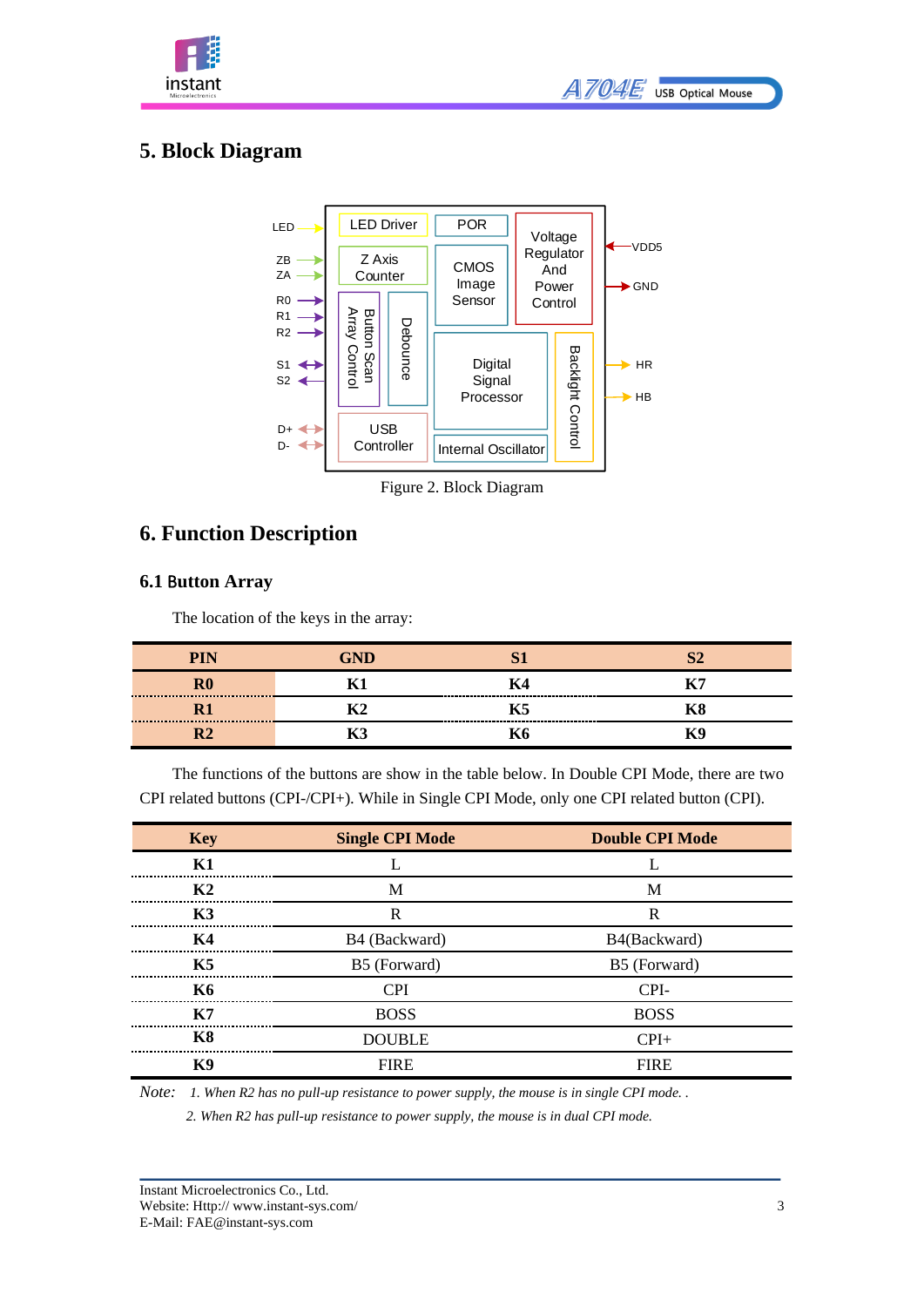

#### <span id="page-5-0"></span>**6.2 Special Keys**

| <b>Key Name</b> | <b>Function Description</b>                                                    |
|-----------------|--------------------------------------------------------------------------------|
| <b>BOSS</b>     | Switch between the current application screen and desktop                      |
| DB              | A pressing is equivalent to double click                                       |
| <b>FIRE</b>     | Pressing down this button is equivalent to continuing to click the left button |

#### <span id="page-5-1"></span>**6.3 Driver Mode**

A704E supports extra advanced customized functions in driver mode. Through the driver, a special application programmer, A704E can provide more controls and customized functions (such as multimedia, more CPI levels, MACRO, etc.). See the driver Application Manual for details.

#### <span id="page-5-2"></span>**6.4 CPI setting**

#### <span id="page-5-3"></span>**6.4.1 CPI Sets and Selection**

A704E supports 4-level resolution, the default is 800. The CPI level can be switched via pressing CPI related buttons (CPI /CPI-/CPI+).

⚫ In Single CPI mode: CPI can be switched by CPI button in the following order:

**800**(def)->1200->2000->2400->800

⚫ In Double CPI mode: CPI can be switched to 2400 by CPI+ button and 800 by CPI- button

| <b>CPI-Level</b> |           | <b>4-Color Breathing LED</b> | <b>Single-Color LED</b> |                   |  |  |
|------------------|-----------|------------------------------|-------------------------|-------------------|--|--|
|                  | <b>HR</b> | <b>HB</b>                    | <b>Color</b>            | <b>Brightness</b> |  |  |
| 800              | ∩ff       | On                           | <b>B</b> lue            | ∩ff               |  |  |
| 1200             | Dn.       | l )n                         | Pink                    | Weak              |  |  |
| 1600             | l )n      | Off                          | Red                     | Middle            |  |  |
| 2400             | Դո/2      | )n                           | Purple                  | <b>Strong</b>     |  |  |

#### <span id="page-5-4"></span>**6.4.2 LED Indicator For CPI-Level**

*Note: On/2 is half of full brightness, and the color refor to RB(red and blue) LED.*

#### <span id="page-5-5"></span>**6.5 Backlight LED**

#### <span id="page-5-6"></span>**6.5.1 LED Mode**

A704E has 3 kinds of LED effects (mode): 4-Color Breathing, FIX-Color Breathing, MUTE. User can switch LED mode by pressing a combination button (B4/B5+CPI/CPI-), the switching sequence is: 4-Color Breathing→ Color-locked Breathing→MUTE→ 4-Color Breathing.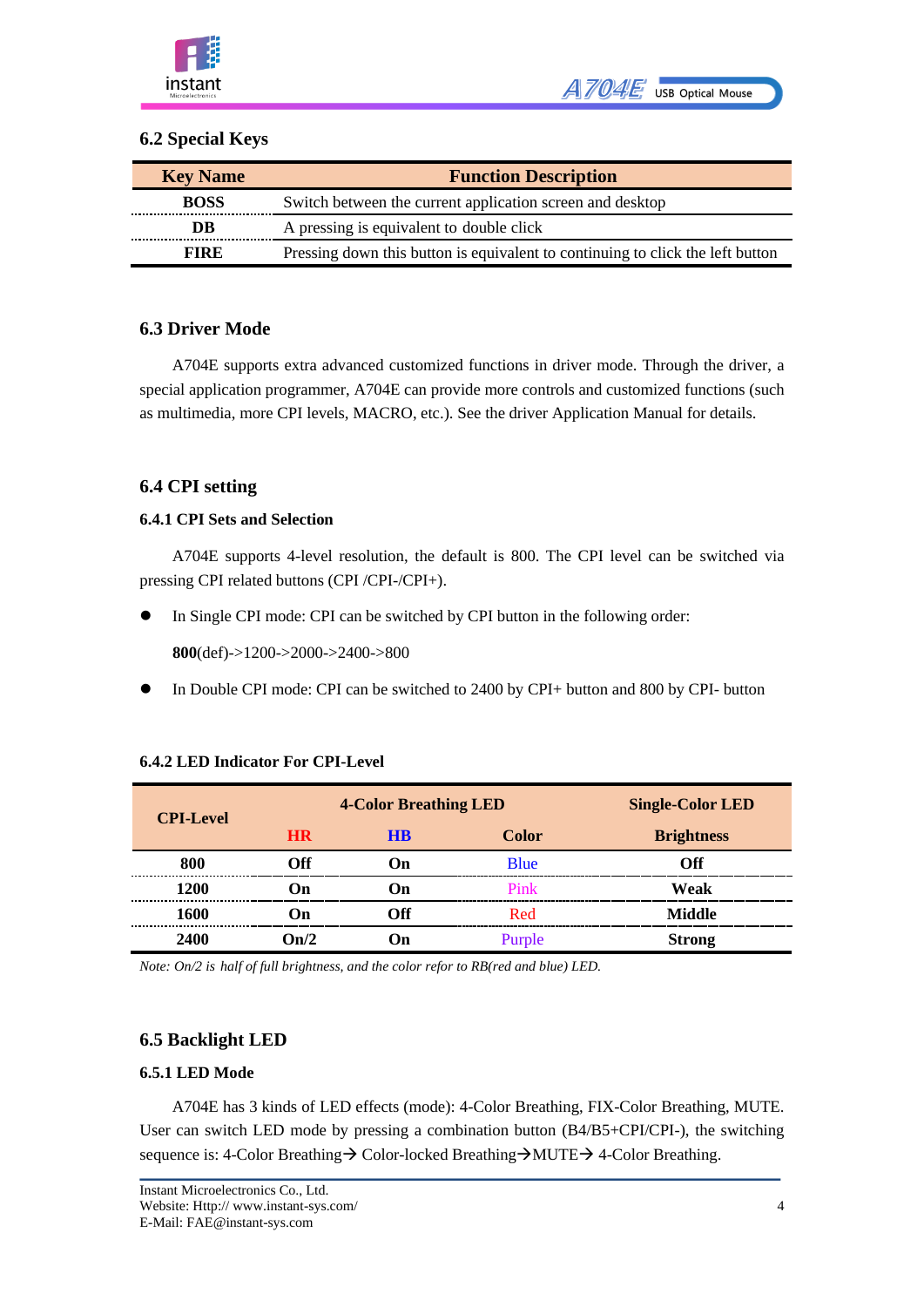

In 4-Color Breathing mode, backlight LED breathes in up to 4 colors, and may change one color after a breathing cycle. And in Color-locked Breathing mode, backlight LED breathes in the color which LED breathes in when the mode switching (from 4-Color Breathing to this mode) happens. In MUTE, LED is off.

In 4-Color Breathing mode, when CPI level switching happens, backlight LED will show as CPI indicator in the matched color for 6 seconds and then return to 4-Color Breathing mode. While in Color-locked Breathing mode, backlight LED will flash 1~4 times to represent CPI level1~level4 [correspondingly](javascript:;) when CPI switching, but will not change color. In MUTE mode, LED will keep the light off whether CPI is changed or not.

#### <span id="page-6-0"></span>**6.5.2 LED Components Selected**

In A704E, common anode LEDs must be used. In addition to the recommend color matching method (see Section 6.4), A704E also supports the following color matching methods:

If using RG (red and green) LED, HR is connected to LED's red pin, HB is connected to LED's green pin, the 4-Color sequence is: green, yellow, red, chartreuse.

| <b>4-Color Breathing LED</b> |           |                   |  |  |  |  |  |  |  |  |
|------------------------------|-----------|-------------------|--|--|--|--|--|--|--|--|
| <b>HR</b>                    | <b>HG</b> | Color             |  |  |  |  |  |  |  |  |
| Off                          | On        | Green             |  |  |  |  |  |  |  |  |
| On                           | On        | Yellow            |  |  |  |  |  |  |  |  |
| On                           | Off       | Red               |  |  |  |  |  |  |  |  |
| On/2                         | ∩n        | <b>Chartreuse</b> |  |  |  |  |  |  |  |  |

*Note: The recommend color matching method is used in the circuit of Section 9.*

### <span id="page-6-1"></span>**7. Electrical Characteristics**

#### <span id="page-6-2"></span>*7.1 Absolute Maximum Rating*

| <b>Parameters</b>              | <b>Symbol</b> |            | Min Max Unit |           | <b>Notes</b>               |
|--------------------------------|---------------|------------|--------------|-----------|----------------------------|
| <b>Supply Voltage</b>          | VDD           | $-0.5$ 5.5 |              | V         |                            |
| <b>Operating Temperature</b>   | Tο            | $-15$      | -55          | $\rm ^oC$ |                            |
| <b>Storage Temperature</b>     | Ts            | $-40$      | 85           | $\rm ^oC$ |                            |
| <b>Lead Solder Temperature</b> |               |            | 260          | $\rm ^oC$ |                            |
| <b>Input Voltage</b>           | $V_{in}$      | $-0.5$     | -5.5         | V         |                            |
| ESD                            | Vesd          |            |              | KV        | All pins, Human Body Model |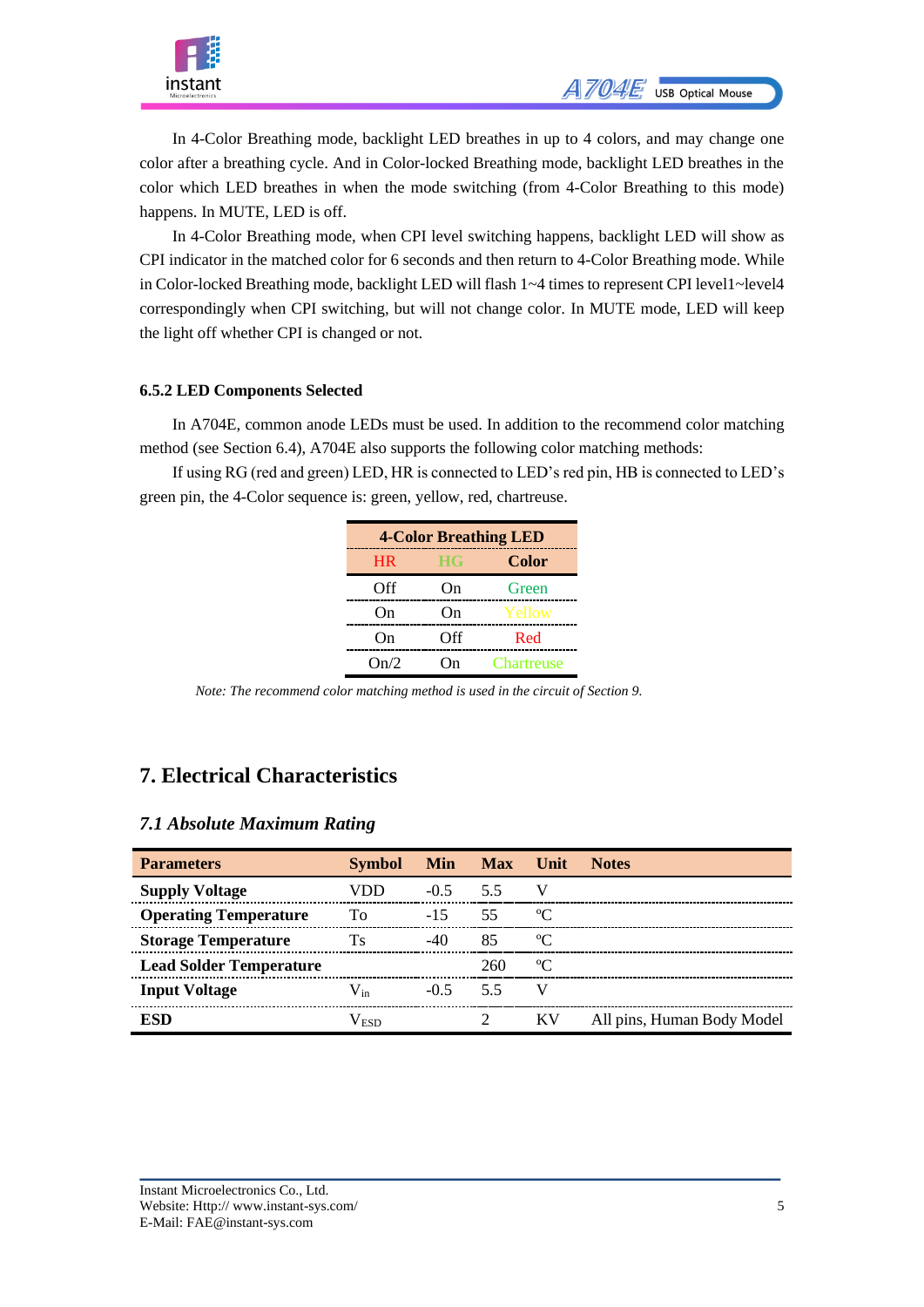

# <span id="page-7-0"></span>*7.2 Recommend Operating Conditions*

| <b>Parameter</b>                   | <b>Symbol</b> | Min | <b>Typical</b> | <b>Max</b> | <b>Units</b> |
|------------------------------------|---------------|-----|----------------|------------|--------------|
| <b>Supply Voltage</b>              | VDD           | 4.5 | 5.0            | 5.5        | V            |
| <b>Operating Temperature</b>       | $T_A$         | 0   | 25             | 40         | ℃            |
| <b>System Clock</b>                | CLK           |     | 48             |            | <b>MHz</b>   |
| <b>Speed</b>                       | S             |     |                | 60         | Inch/Sec     |
| <b>Resolution</b>                  | R             | 800 | 1200           | 2400       | <b>CPI</b>   |
| <b>Acceleration</b>                | A             |     |                | 15         | G            |
| <b>Frame Rate</b>                  | Fr            |     |                | 6000       | fps          |
| Distance from the Bottom of        |               | 2.1 | 2.2            | 2.3        |              |
| <b>Lens to the Working Surface</b> |               |     |                |            | mm           |

### <span id="page-7-1"></span>*7.3 DC Electrical Characteristic (VDD = 5.0V, Temperature = 25℃ )*

| <b>Parameter</b>                       | <b>Symbol</b>    | Min | <b>Typical</b> | <b>Max</b> | Units |
|----------------------------------------|------------------|-----|----------------|------------|-------|
| <b>Supply Current (Motion)</b>         | $_{\rm{LDD}}$    |     | 16.5           |            | mA    |
| <b>Supply Current (Static)</b>         | $_{\text{IDD1}}$ |     | 7.8            |            | mA    |
| <b>Input Voltage High (Input port)</b> | $\rm V_{\rm HI}$ | 2.0 |                |            | V     |
| <b>Input Voltage Low(Input port)</b>   | $\rm V_{II.1}$   |     |                | 0.8        | V     |
| <b>Input Voltage High(I/O port)</b>    | $\rm V$ інэ      | 2.0 |                |            | V     |
| <b>Input Voltage Low(I/O port)</b>     | $V_{II,2}$       |     |                | 0.8        | V)    |
| <b>Output Voltage High(I/O port)</b>   | $\rm V_{OH1}$    | 2.8 |                | 3.6        | V     |
| <b>Output Voltage Low(I/O port)</b>    | Vol 1            |     |                | 03         | V)    |

## <span id="page-7-2"></span>*7.4 AC Electrical Characteristic (VDD = 5.0V, Temperature = 25 ºC )*

| <b>Parameter</b>                                    | <b>Symbol</b>              | Min | <b>Typical</b> | <b>Max</b> | <b>Units</b> | <b>Notes</b>                  |
|-----------------------------------------------------|----------------------------|-----|----------------|------------|--------------|-------------------------------|
| <b>Internal Ring Oscillator</b><br><b>Frequency</b> | $F_{ROSC}$                 |     | 10             |            | khz          |                               |
| <b>Power-Up Reset delay</b>                         | $T_{\rm PI}$               |     | 10             |            | us           | POR signal<br>from 0 to $3.5$ |
| <b>Debounce Time on Button</b>                      | $\mathrm{T_{\mathrm{DB}}}$ | 9.5 | 11.5           | 13.5       | ms           |                               |
| <b>Z-axis Sampling Time</b>                         | Tz                         |     | 125            |            | us           |                               |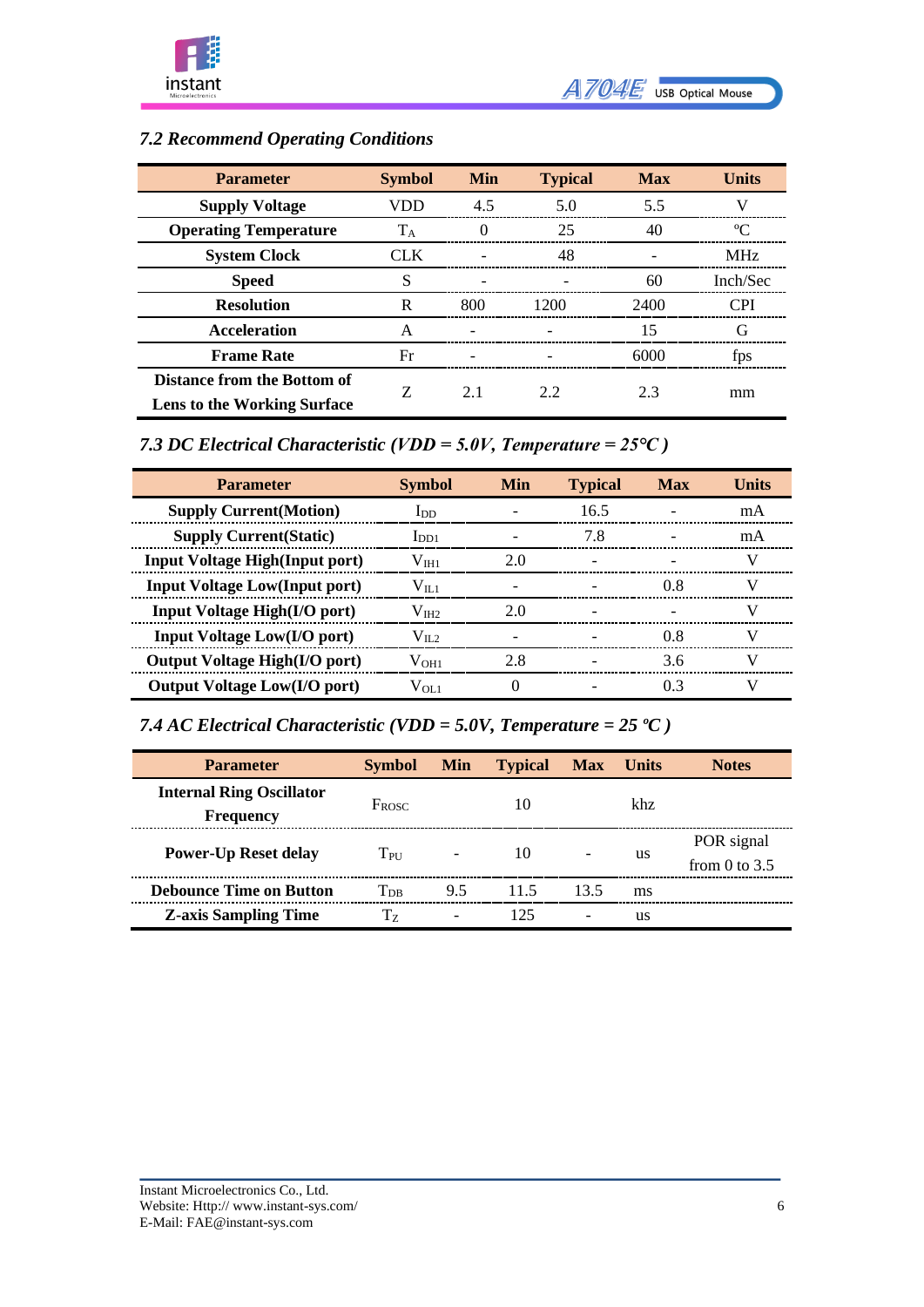



# <span id="page-8-0"></span>**8. Sensor Pixel Array Mapping**

| 306      | 307          | 308              | 309 | 310 | 311 | 312 | 313 | 314 | 315 | 316 | 317 | 318 | 319 | 320 | 321 | 322 | 323 |
|----------|--------------|------------------|-----|-----|-----|-----|-----|-----|-----|-----|-----|-----|-----|-----|-----|-----|-----|
| 288      | 289          | 290              | 291 | 292 | 293 | 294 | 295 | 296 | 297 | 298 | 299 | 300 | 301 | 302 | 303 | 304 | 305 |
| 270      | 271          | 272              | 273 | 274 | 275 | 276 | 277 | 278 | 279 | 280 | 281 | 282 | 283 | 284 | 285 | 286 | 287 |
| 252      | 253          | 254              | 255 | 256 | 257 | 258 | 259 | 260 | 261 | 262 | 263 | 264 | 265 | 266 | 267 | 268 | 269 |
| 234      | 235          | 236              | 237 | 238 | 239 | 240 | 241 | 242 | 243 | 244 | 245 | 246 | 247 | 248 | 249 | 250 | 251 |
| 216      | 217          | 218              | 219 | 220 | 221 | 222 | 223 | 224 | 225 | 226 | 227 | 228 | 229 | 230 | 231 | 232 | 233 |
| 198      | 199          | 200              | 201 | 202 | 203 | 204 | 205 | 206 | 207 | 208 | 209 | 210 | 211 | 212 | 213 | 214 | 215 |
| 180      | 181          | 182              | 183 | 184 | 185 | 186 | 187 | 188 | 189 | 190 | 191 | 192 | 193 | 194 | 195 | 196 | 197 |
| 162      | 163          | 164              | 165 | 166 | 167 | 168 | 169 | 170 | 171 | 172 | 173 | 174 | 175 | 176 | 177 | 178 | 179 |
| 144      | 145          | 146              | 147 | 148 | 149 | 150 | 151 | 152 | 153 | 154 | 155 | 156 | 157 | 158 | 159 | 160 | 161 |
| 126      | 127          | 128              | 129 | 130 | 131 | 132 | 133 | 134 | 135 | 136 | 137 | 138 | 139 | 140 | 141 | 142 | 143 |
| 108      | 109          | 110              | 111 | 112 | 113 | 114 | 115 | 116 | 117 | 118 | 119 | 120 | 121 | 122 | 123 | 124 | 125 |
| 90       | 91           | 92               | 93  | 94  | 95  | 96  | 97  | 98  | 99  | 100 | 101 | 102 | 103 | 104 | 105 | 106 | 107 |
| 72       | 73           | 74               | 75  | 76  | 77  | 78  | 79  | 80  | 81  | 82  | 83  | 84  | 85  | 86  | 87  | 88  | 89  |
| 54       | 55           | 56               | 57  | 58  | 59  | 60  | 61  | 62  | 63  | 64  | 65  | 66  | 67  | 68  | 69  | 70  | 71  |
| 36       | 37           | 38               | 39  | 40  | 41  | 42  | 43  | 44  | 45  | 46  | 47  | 48  | 49  | 50  | 51  | 51  | 53  |
| 18       | 19           | 20               | 21  | 22  | 23  | 24  | 25  | 26  | 27  | 28  | 29  | 30  | 31  | 32  | 33  | 34  | 35  |
| $\bf{0}$ | $\mathbf{1}$ | $\boldsymbol{2}$ | 3   | 4   | 5   | 6   | 7   | 8   | 9   | 10  | 11  | 12  | 13  | 14  | 15  | 16  | 17  |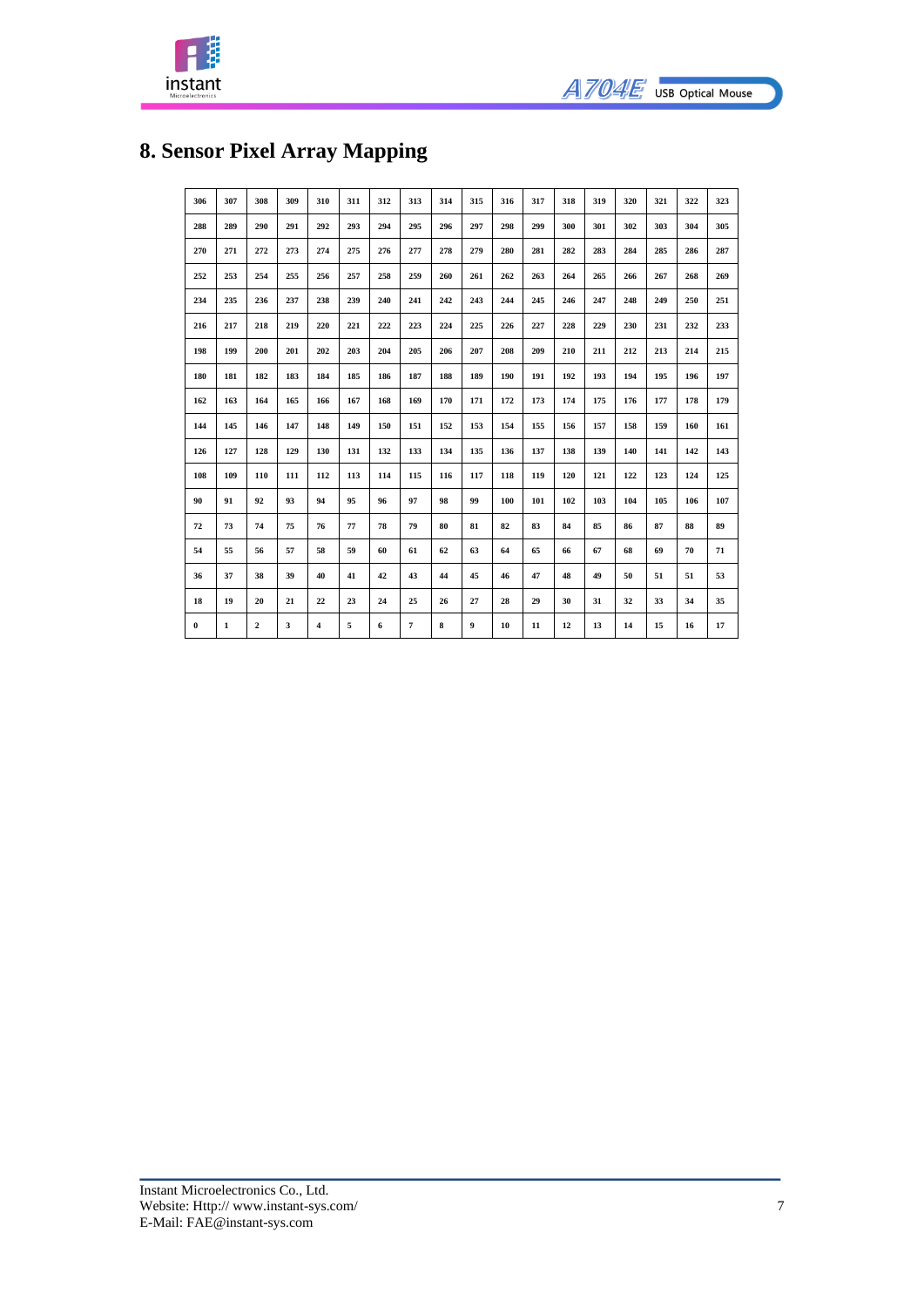

# <span id="page-9-0"></span>**9. Typical Application Circuit** 1



Figure 3. Application Circuit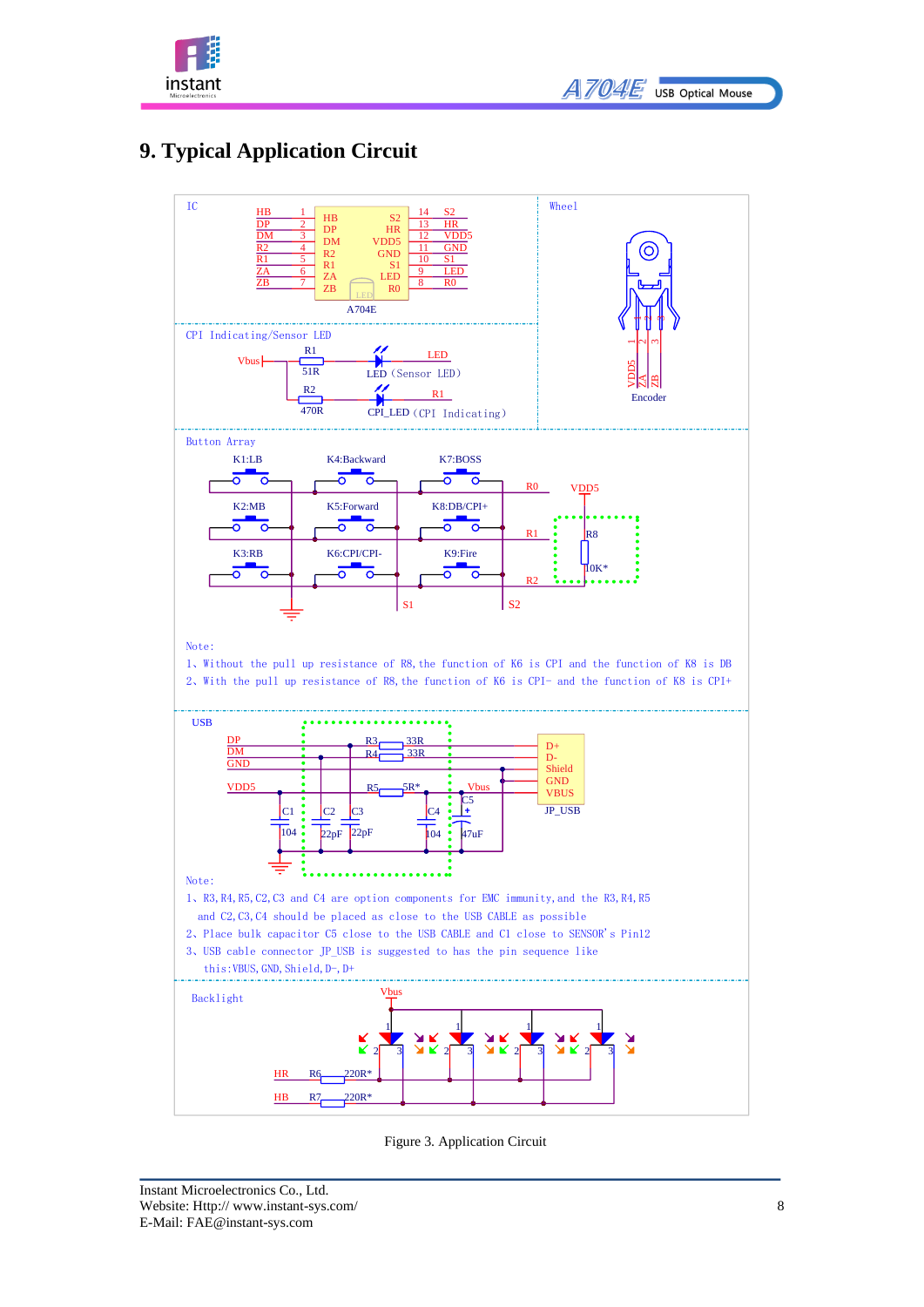

# <span id="page-10-0"></span>**10. Package**



*Note: Unit*:*mm*

Figure 4. Package Outline Drawing

### <span id="page-10-1"></span>**11. Assembly Drawing**



Figure 5. Assembly drawing of A704E